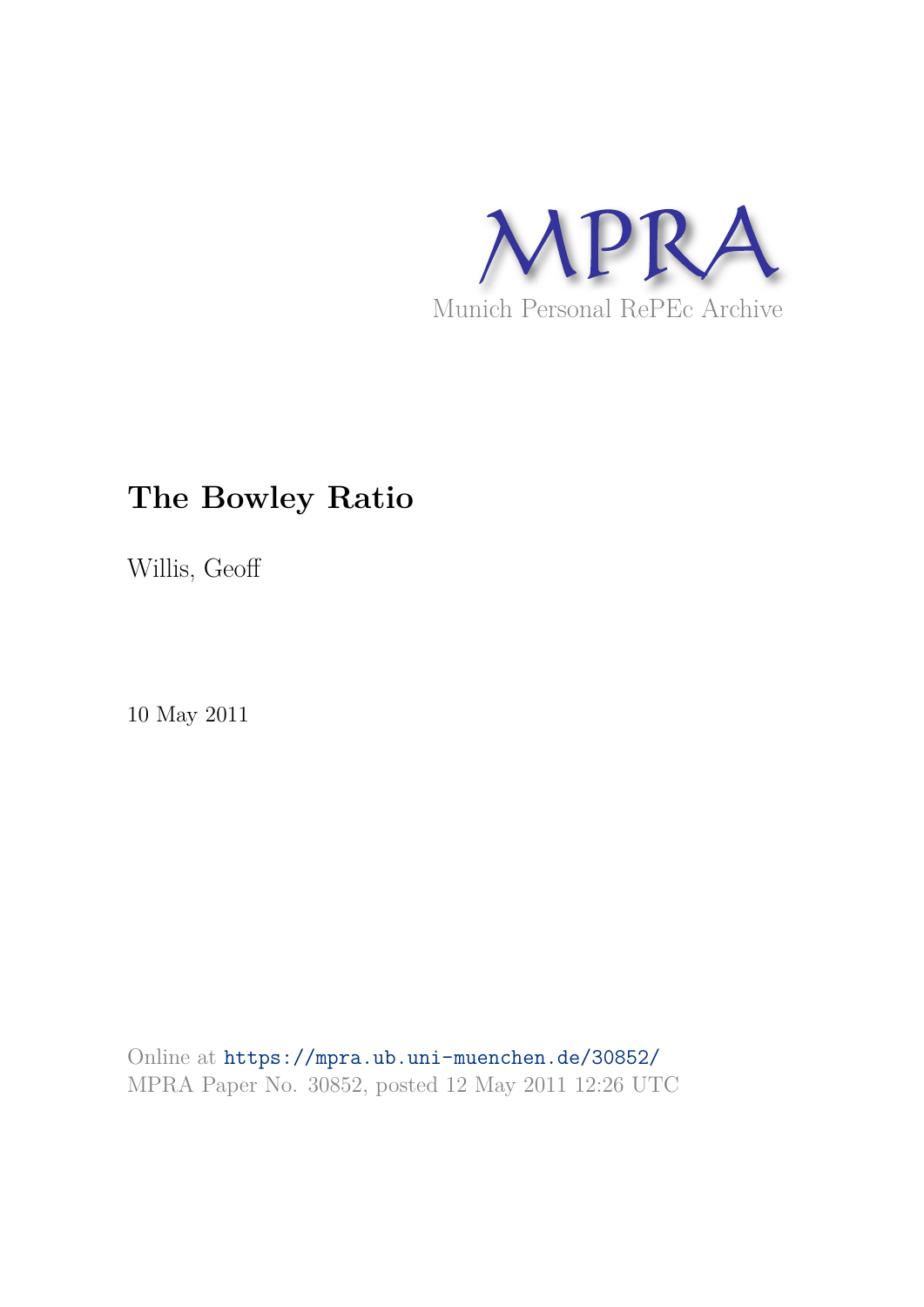## **The Bowley Ratio**

### **Abstract**

The paper gives a simple algebraic description, and background justification, for the Bowley Ratio, the relative returns to labour and capital, in a simple economy.

## **Background**

"I mean the stability of the proportion of national dividend accruing to labour, irrespective apparently of the level of output as a whole and of the phase of the trade cycle. This is one of the most surprising, yet best-established, facts in the whole range of economic statistics………Indeed… the result remains a bit of a miracle." [Keynes 1939]

"…no hypothesis as regards the forces determining distributive shares could be intellectually satisfying unless it succeeds in accounting for the relative stability of these shares in the advanced capitalist economies over the last 100 years or so, despite the phenomenal changes in the techniques of production, in the accumulation of capital relative to labour and in real income per head." [Kaldor 1956]

### "FUTURE ISSUES - Theory

1. Is there a deep explanation for the coefficient of 1/3 capital share in the aggregate capital stock? This constancy is one of the most remarkable regularities in economics. A fully satisfactory explanation should not only generate the constant capital share, but some reason why the exponent should be 1/3 (see Jones 2005 for an interesting paper that generates a Cobb-Douglas production function, but does not predict the 1/3 exponent). With such an answer, we might understand more deeply what causes technological progress and the foundations of economic growth." [Gabaix 2009]

The ratio of the returns to labour to total returns has been a long-standing mystery of economics. While carrying out modeling work of a simple economy, the author found that the formula for the Bowley ratio 'emerged' naturally out of the model. The nature of the formula made the underlying explanation for the Bowley ratio, and the constancy of this value apparent. This brief paper gives the derivation and the background justification.

The modelling work that gave rise to the definition of the Bowley ratio is wide ranging and gives explanations for power tails in wealth and income distributions and also company size distributions. This work is written up in the paper 'Why Money Trickles Up' which can be downloaded at econodynamics.org.

For most mature economies the ratio of returns to labour to total returns is a near constant that varies between about two-thirds and three-quarters. Young gives a good discussion of the national income shares in the US, while Gollin gives a very thorough survey of income shares in more than forty countries [Young 2010, Gollin 2002].

The constancy of the Bowley ratio is unexpected; in the long run it seems logical that mechanisation and the increasing use of capital would result in the Bowley ratio slowly moving towards zero, with more returns to capital and less to labour.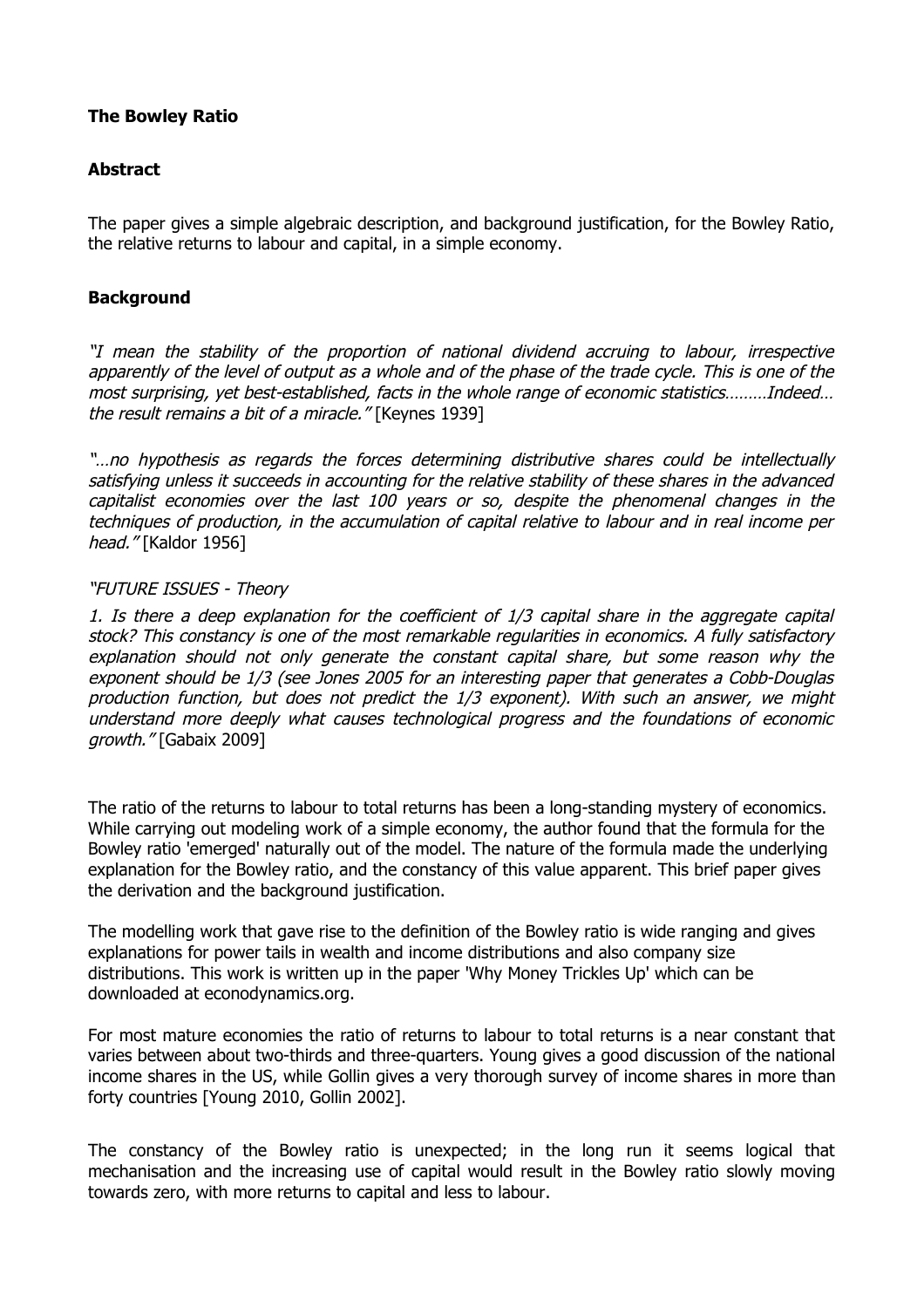In fact if you analyse the data on a sectoral basis, this is exactly what is happening. Young shows clearly that for US agriculture and manufacturing, returns to labour have declined significantly while returns to capital have increased. In the US returns to labour in agriculture have dropped from nearly 0.8 of total income in 1958 to less than 0.6 by 1996. In manufacturing, the change has been from 0.75 to two-thirds.

This has happened because labour has been slowly displaced by machines in these industries. The fascinating thing is that despite the changes in the Bowley ratios for these two (very large) sectors, the national value of the Bowley ratio for the US as a whole has stayed near constant between 0.69 and 0.66 using the same measures.

The reason for this is that the labour intensive service sector has grown dramatically in size through the same period, and this has kept the national balance of returns to labour and capital very nearly constant.

#### **Derivation**

Although I discovered formula (15) below from my modelling work, it is trivial to derive the Bowley ratio algebraically. Assume an isolated economy at equilibrium, with zero growth, without a state sector, and no debt; so all values of flows and stocks are constant.

At this equilibrium point, the total capital is constant, total income must equal total consumption, so all the definitions below hold.

Here e is the earnings paid to labour,  $\pi$  is the profit and can refer to any income from paper assets such as dividends, rent, coupons on bonds, interest, etc, and W is the total capital or wealth represented by the paper assets.

 $Consumption = Income$ 

$$
C = Y
$$
 (1)  
\n
$$
C = e + \pi
$$
 (2) and:

$$
Consumption rate \qquad \Omega = \frac{C}{W} \tag{3}
$$

$$
Income\ rate \qquad \Gamma = \frac{Y}{W} \tag{4}
$$

Profit rate 
$$
r = \frac{\pi}{W}
$$
 (5)

Bowley ratio  $\beta = \frac{e}{b}$ Y

$$
Profit ratio \quad \rho = \frac{\pi}{Y} \quad (7)
$$

$$
\beta + \rho = 1 \tag{8}
$$

Profit ratio 
$$
\rho = \frac{r}{\Gamma}
$$
 (9)

 $(6)$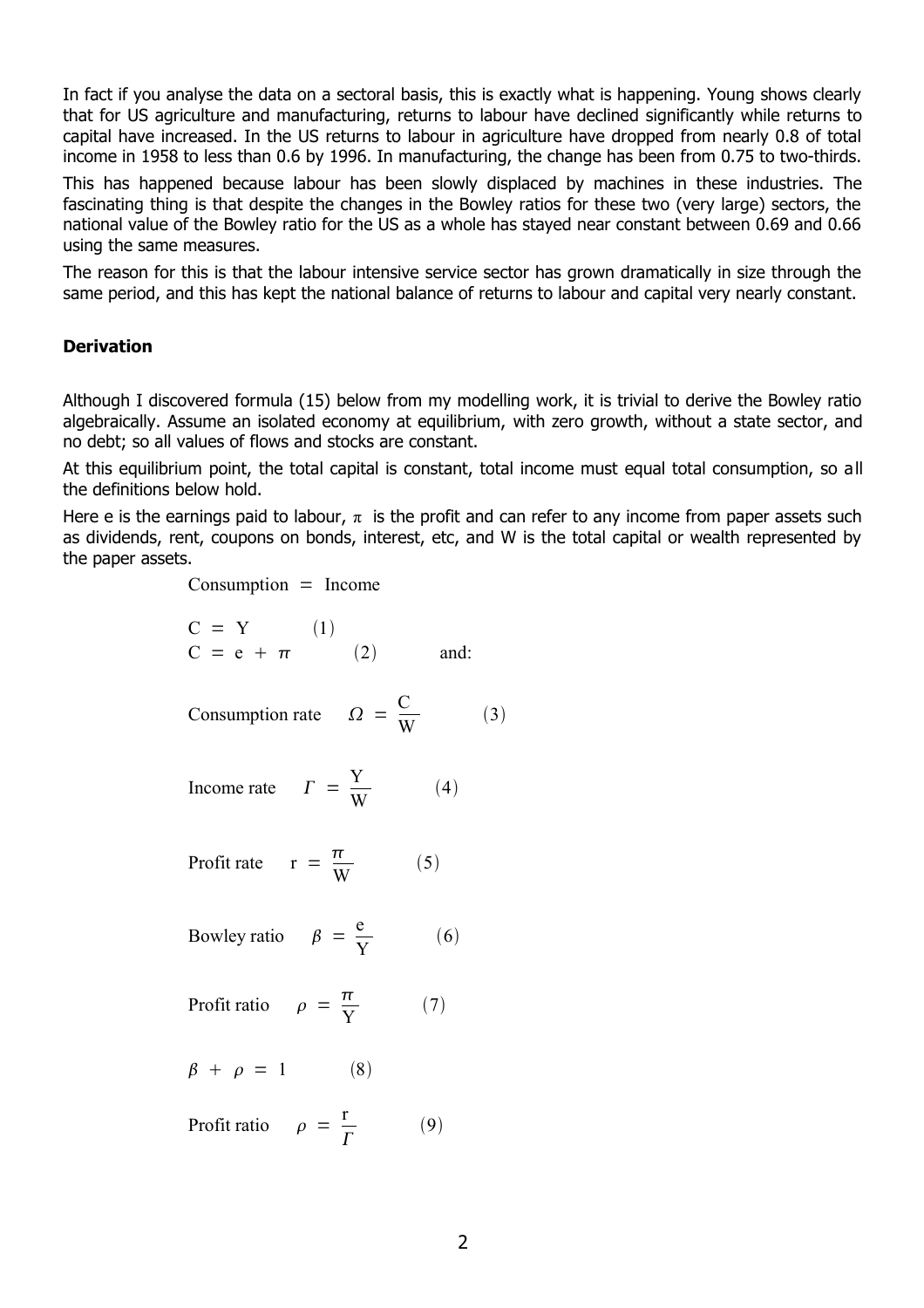First multiply equation (1) by equation (5), then we get:

$$
\frac{\pi}{W}C = rY \tag{10}
$$

Substituting from (3) into the left hand side gives:

$$
\pi \Omega = rY \qquad (11)
$$

Rearranging gives:

$$
\frac{\pi}{Y} = \frac{r}{\Omega} \tag{12}
$$

substituting from (7) gives the profit ratio:

$$
\rho = \frac{r}{\Omega} \tag{13}
$$

Subtracting both sides from unity gives:

$$
1 - \rho = 1 - \frac{\mathbf{r}}{\Omega} \tag{14}
$$

or, substituting from (8):

$$
\beta = \text{Bowley ratio} \\
= 1 - \frac{r}{\Omega} \tag{15}
$$

This is the formula for the Bowley ratio that 'emerged' from my modelling.

At this point, more observant readers may have noticed the similarity of equations (9) and (13) givng:

$$
\rho = \frac{r}{\Omega} = \frac{r}{\Gamma} \tag{16}
$$

which clearly means:

$$
\Omega = \Gamma \tag{17}
$$

from the definitions of  $Ω$  and  $Γ$  it then follows that: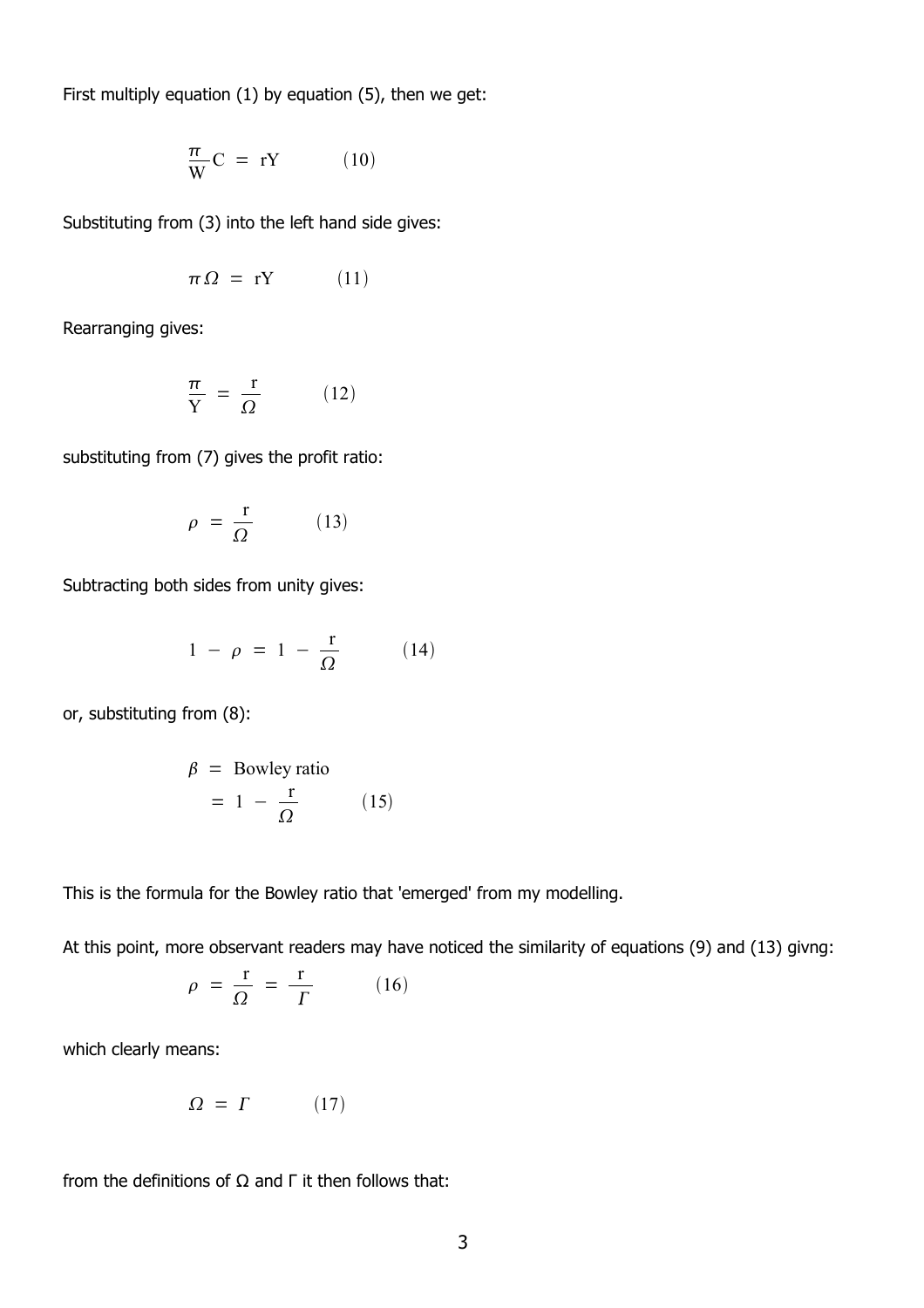$$
\frac{C}{W} = \frac{Y}{W}
$$
 (18) so:  

$$
C = Y
$$
 (19)

which of course was the original definition of (1).

#### **Discussion**

For most economists the above will appear to be a tautology, and a trivial and unimportant accounting identity. But it isn't. It is all a question of directionality. Of cause and effect.

For most people it is 'obvious' that consumption follows income, ie that people earn then spend, or that:

$$
C = Y
$$

Actually it is the other way round:

$$
Y = C \t\t\t or more accurately:\n
$$
\Gamma = \Omega
$$
$$

It is the consumption rate  $\Omega$  that defines Γ; the ratio of total income to capital.

Trivially this was the case in my models, where r and  $\Omega$  were fixed as exogenous, and Γ was allowed to float. But of course this is not sufficient justification.

The problem with the economic literature with regard to the Bowley ratio is that economists have first effectively defined the profit ratio and Bowley ratio as:

$$
\rho = \frac{r}{\Gamma}
$$
\n
$$
\beta = 1 - \frac{r}{\Gamma}
$$

They have then spent the last hundred years or so trying to explain the two ratios above by attempting to look at the microeconomic structure of industry that could affect r and Γ. This has almost entirely revolved around the analysis of 'production functions', the supposed microeconomic relations between capital and labour.

There are however major problems with this approach.

Firstly, real analysis of companies suggests that any meaningful production function needs to be based on high fixed costs and increasing returns, and is far away from the Cobb-Douglas or other standard production functions used in neoclassical economics [Keen 2004, Lee 1999].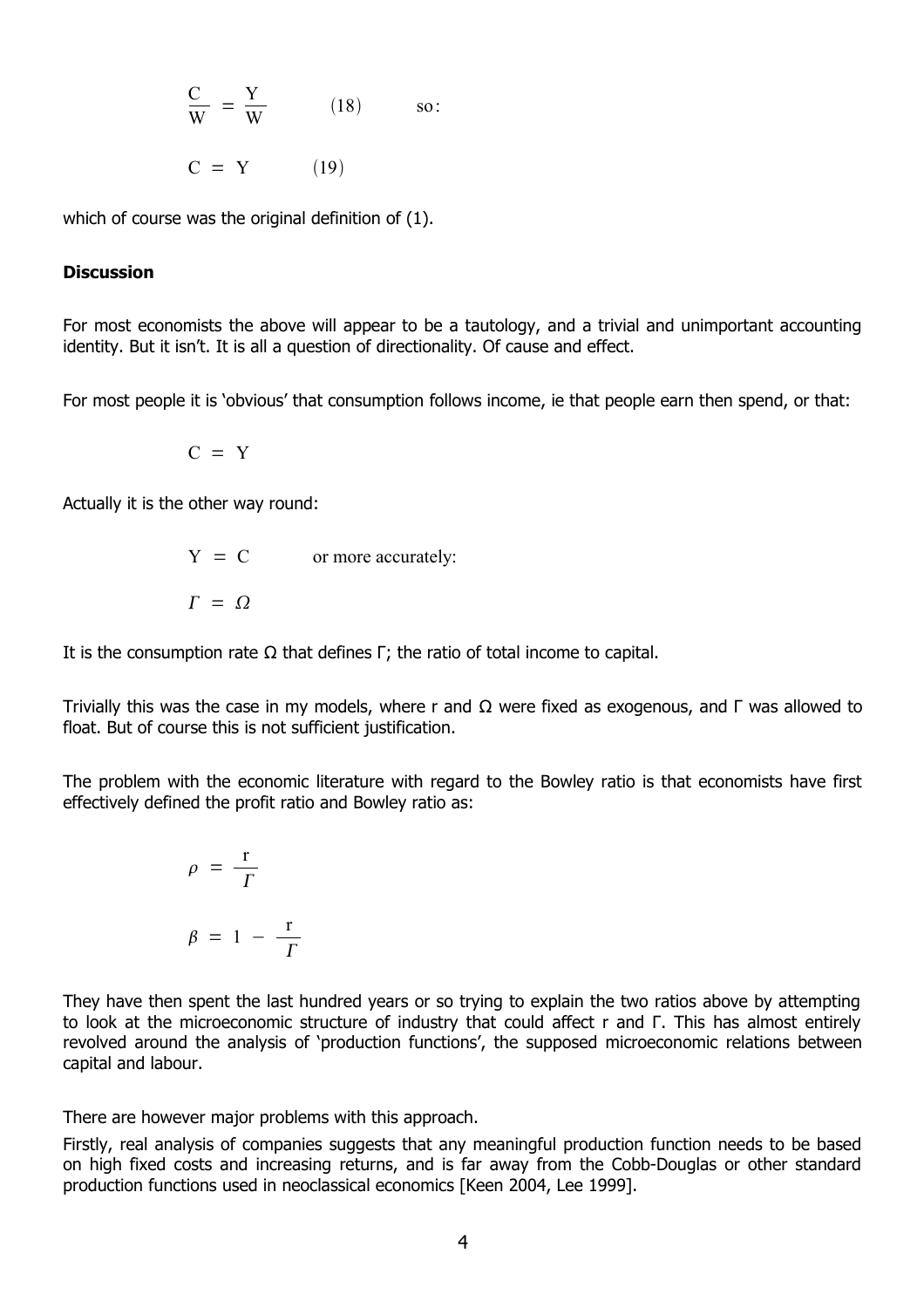Secondly, as the data from Young [Young 2010] shows the relative shares accruing to labour and capital can change quite significantly within individual sectors such as agriculture and manufacturing. This shows that production functions are not giving the required output on a sector-by-sector basis. (Casual inspection of company accounts also shows that returns to labour and capital can vary dramatically from company to company.)

The third and most important reason is the problems following the logical steps.

Firstly, traditional economics states that production functions define the relationship between r, the rate of return to capital, and Γ, the rate of total income to capital.

Secondly, traditional economics states that total income is equal to total consumption, so, logically,  $Ω = Γ$ .

Putting the two statements above together gives the logical conclusion that production functions, the microeconomic structure of the commercial sector, define the saving rate  $\Omega$  (leaving aside r for the moment).

This is very difficult to swallow.

Squirrels save. As do beavers. And also some woodpeckers and magpies. Almost all agricultural societies store grains and other foods to tide them from one harvest to the next. And whether you live in the tropics with alternating wet and dry seasons, or a temperate climate with warm and cold seasons, saving is a biological necessity genetically selected in human beings for its beneficial outcomes. Saving is a deeply ingrained human behaviour that borders on the compulsive.

Leaving biology aside, traditional economics has well-established logical theories for saving. Lifetime cycles make it logical for young, and especially middle-aged people to save to ensure support in their old age.

Whether you look at biology or economics, savings rates are largely exogenous to the economic system.

It stretches credulity to breaking point, to believe that saving and consumption behaviour is ultimately defined by the microeconomic production functions of commercial companies.

The causality works the other way, the systems of capitalism are set up in such a manner that the consumption rate Ω defines Γ, the rate of total income to capital.

When viewed in this way the data of Young makes sense.

In the period Young analysed, consumption rates stayed approximately constant, as did rates of return.

During the same period, both agriculture and manufacturing increased their returns to capital and reduced returns to labour.

Given fixed Ω, to keep things balanced, the economy as a whole was obliged to create new, labourintensive, industries to ensure that returns to labour were maintained as a whole.

All those cappuccino bars and hairdressers were created by the economy; by entropy, to ensure that the Bowley ratio remained equal to 1- $(r/\Omega)$ .

Given r and  $\Omega$  as positive ratios, and that  $\Omega$  is normally much larger than r, then the Bowley ratio will normally be a fraction, closer to one than zero.